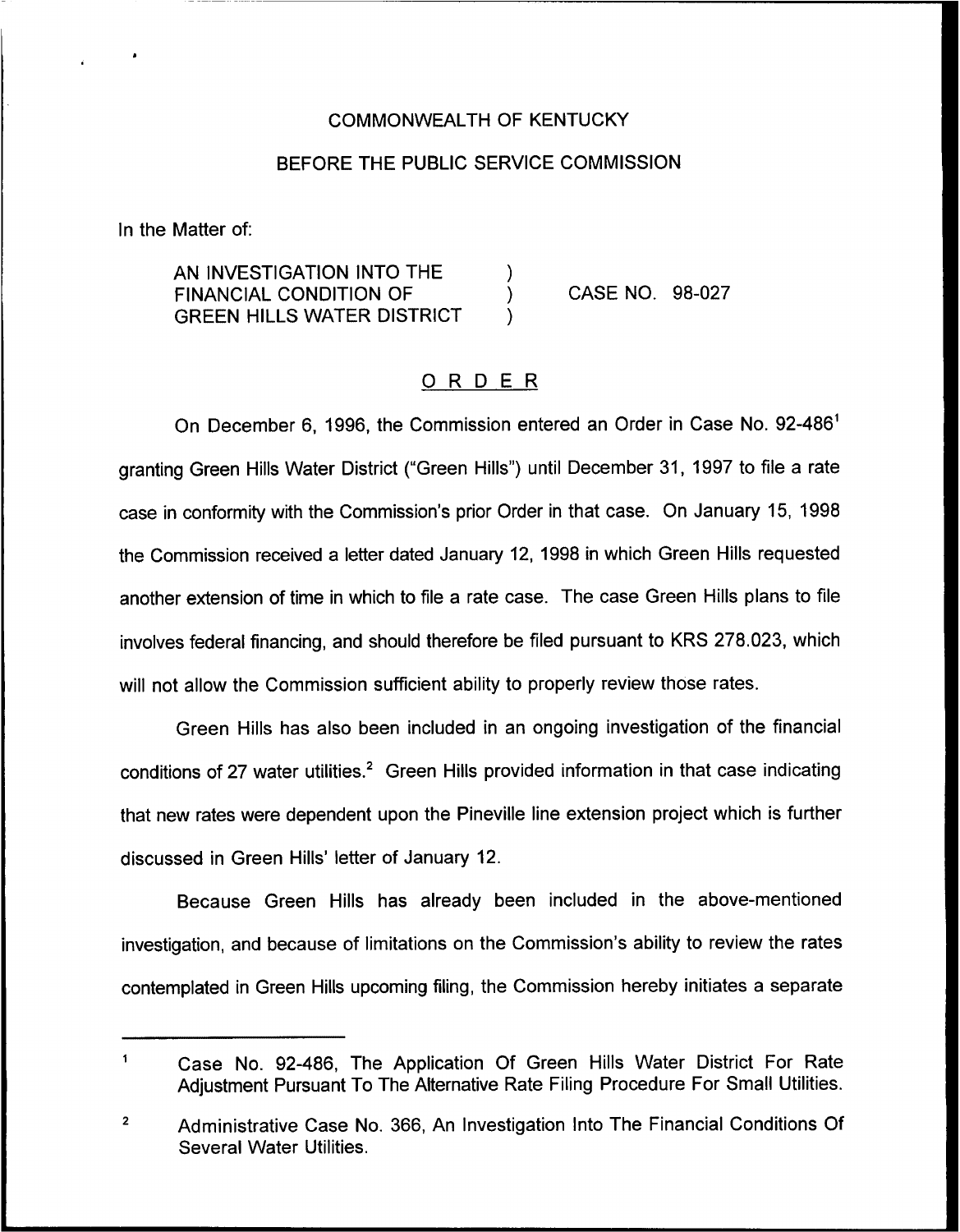investigation into Green Hills' rates and financial condition, and dismisses it from Administrative Case No. 366. This investigation will still allow Green Hills to proceed with an expedited rate increase pursuant to KRS 278.023, but will also allow the Commission to determine whether those revised rates will be sufficient to ensure the stability of Green Hills. Green Hills should respond to the information requested in Appendix A, attached hereto, within 60 days from the date of this Order.

Green Hills may require Commission Staff assistance to develop its revenue requirements, rates, or billing analysis; if so, it should request such assistance in writing within 30 days from the date of this Order.

IT IS THEREFORE ORDERED that a separate investigation into Green Hills' rates and financial condition is begun, and that Green Hills shall respond to the information requested in Appendix A within 60 days from the date of this Order.

Done at Frankfort, Kentucky, this 3rd day of February, 1998.

PUBLIC SERVICE COMMISSION

 $\beta$ . Jeffon Chairma

Vice Chairman

ommissioner

ATTEST: uti**y**e Directo